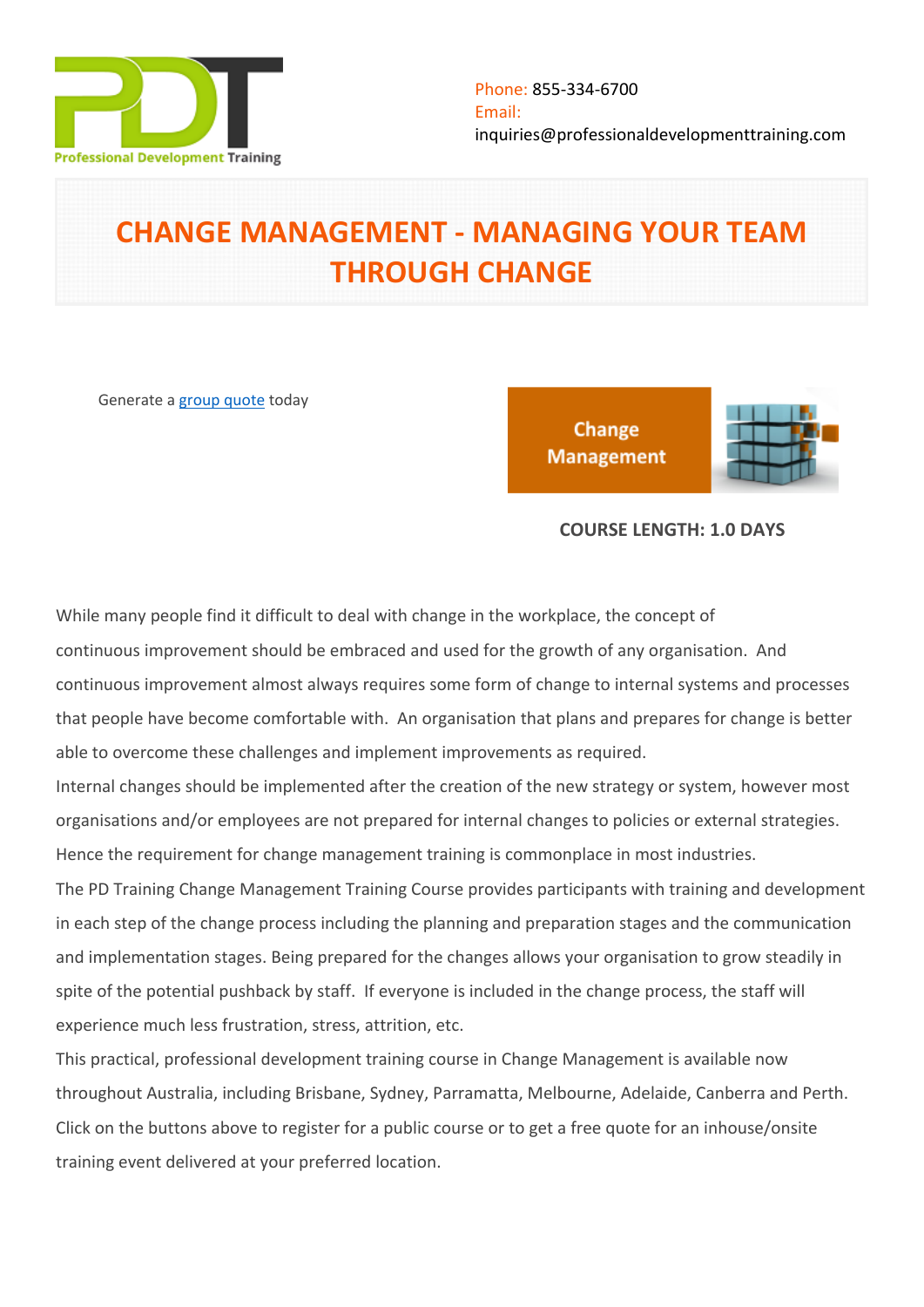## **CHANGE MANAGEMENT - MANAGING YOUR TEAM THROUGH CHANGE COURSE OUTLINE**

#### **FOREWORD**

Change is a constant in many of our lives. All around us, technologies, processes, people, ideas and methods often change, which affects the way we perform our daily tasks and live our lives. This Change Management workshop will give any leader the tools to implement changes more smoothly and to have those changes better accepted. This workshop will also give all participants an understanding of how change is implemented and some tools for managing staff's reactions to change.

Change Management Training is important in today's professional world as organisational change is more the norm rather than the exception. More than ever, work roles and organisations are in a state of flux with changes in structure, re-deployment, return to work, redundancy and personal crisis. Hence it is important to understand the change management process and learn some important change management tools.

Change takes place on three different levels:

- the Individual
- the Team
- the Organisation

Organisational change management has to happen at all three levels, as they are directly interrelated.

This **Change Management** Training Program is geared toward teaching the change management process as well as providing you with some change management tools and principles that can support managers, consultants and other change facilitators to fulfil their mission; to initiate and sustain change/improvement processes.

#### **OUTCOMES**

## **In this course participants will:**

- Learn about effective change management strategies
- Understand and recognise individual motivators for change and how to use them
- Recognise that everybody's personal change journey will be different
- Develop a change management and communications plan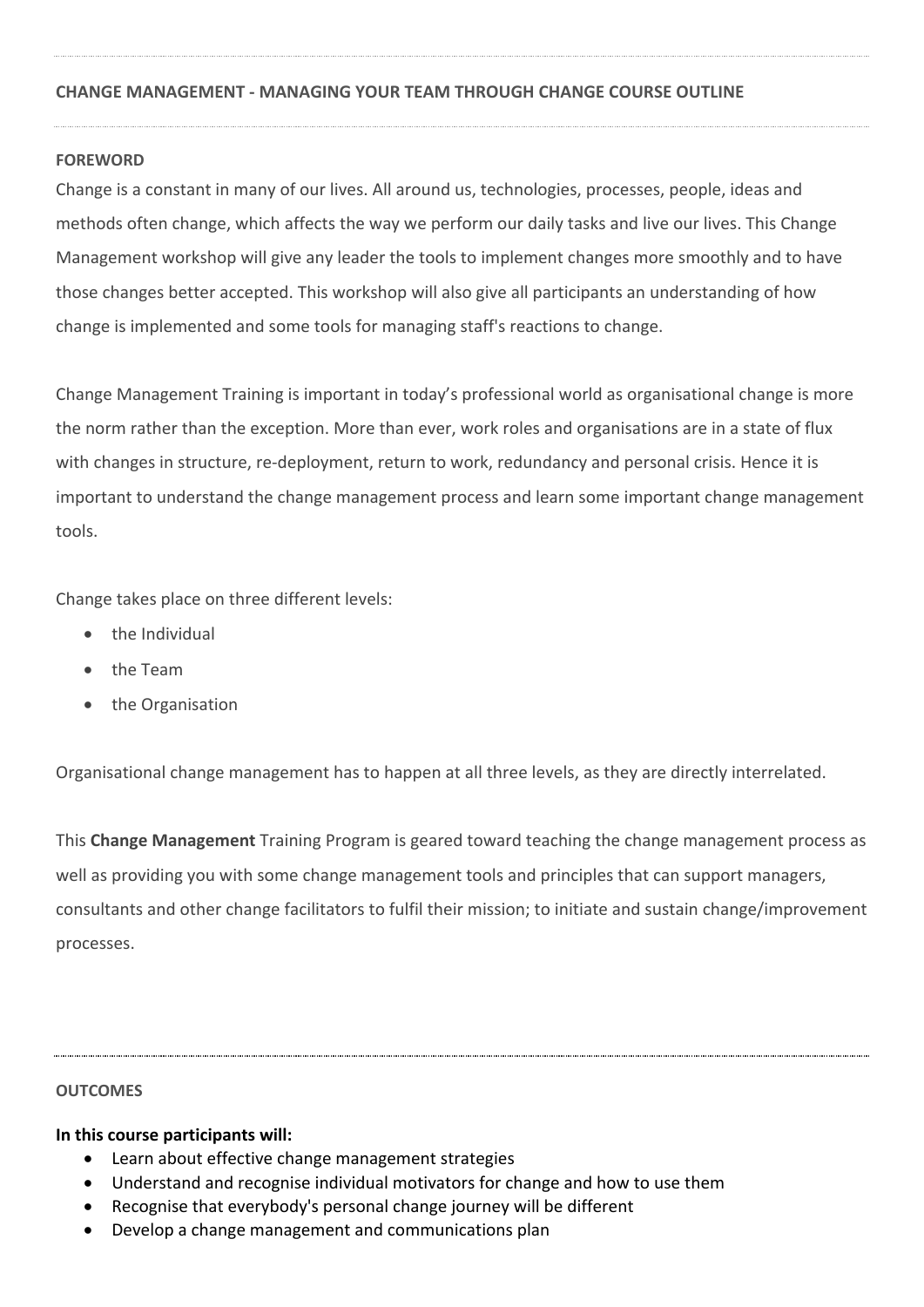- Gain skills required to lead a change project, celebrating a successful change and sharing the benefits and results with all staff
- Master strategies to align people with change, appealing to emotions and fact
- Understand the importance of resiliency in the context of change
- Learn to foster resiliency throughout a change project
- Understand the importance of flexibility and how to foster this strategy throughout a change project

#### **MODULES**

## **Lesson 1: Getting Started**

Workshop Objectives

## **Lesson 2: Preparing for Change**

- Cause of Organisational Change
- Why do we need Change?
- Module 2 Reflection

## **Lesson 3: Understanding Change**

- The Change Curve
- Stage 1 Status Quo
- Stage 2 Disruption
- Stage 3 Exploration
- Stage 4 Rebuilding
- Understanding Yourself and Your Team REACH Profile Review
- Understanding Yourself and Your Team Personal Style Markers
- Understanding Yourself and Your Team Leading Dimensions
- Stage 3 Reflection

## **Lesson 5: Identifying the WIIFM**

- What's in it for Me?
- SWOT Analysis
- Building Support

## **Lesson 7: Gaining Support**

- Understand Your Team
- Addressing Concerns and Issues
- Evaluating and Adapting
- Module 7 Reflection

## **Lesson 9: Building Resiliency**

- What is Resiliency?
- Why is It Important?
- Five Easy Steps for the Leader and the Individual to Become More Resilient

## **Lesson 4: Understanding Change on an Individual Level with the ADKAR Model**

- Awareness
- Desire
- Knowledge
- Ability
- Reinforcement
- Module 4 Reflections

## **Lesson 6: Bringing People to Your Side**

- Identifying Change Champions (or Influencers)
- Module 6 Description

## **Lesson 8: Making it all Worthwhile**

- Leading Status Meetings
- Sharing the Results and Benefits
- Celebrating Successes
- Module 8 Reflection

## **Lesson 10: Building Flexibility**

- What is Flexibility?
- Why is It Important?
- Five Easy Steps for the Leader and the Individual to Build Flexibility